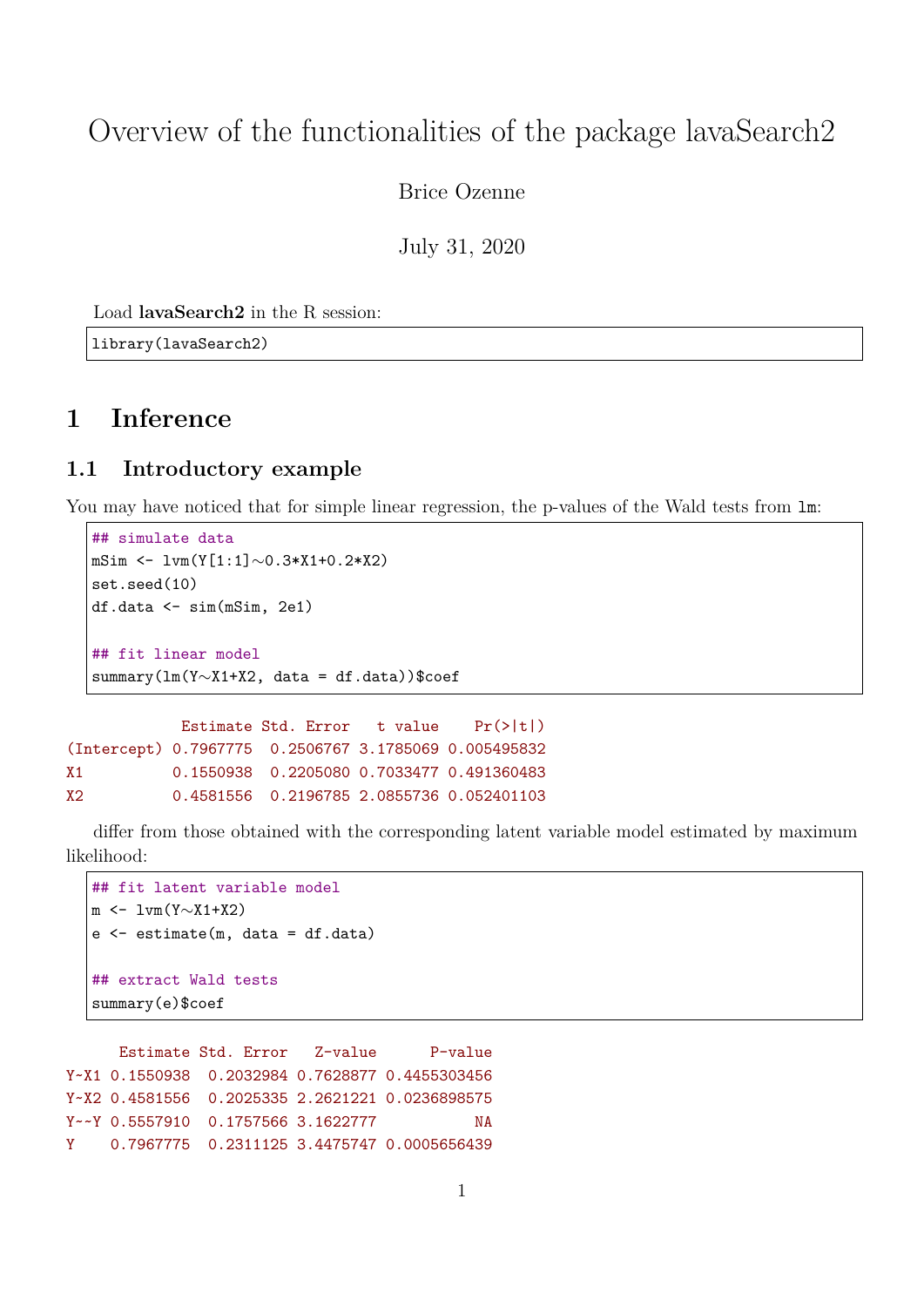For instance, the p-value for the effect of X2 is 0.024 in the latent variable model and 0.052 in the linear regression. The discrepancy is due to 2 corrections that lm applies in order to improve the control of the type 1 error of the Wald tests:

- use of a Student *t*-distribution instead of a Gaussian distribution (informally using a t-value instead of z-value).
- use of an unbiased estimator of the residuals variance instead of the ML-estimator.

**lavaSearch2** attempts to generalize these corrections to models with correlated and heteroschedastic measurements. In the case of a simple linear regression, Wald tests obtained with **lavaSearch2** exactly match the results of lm:

summary2(e)\$coef

```
Estimate Std. Error t-value P-value df
Y~X1 0.1550938 0.2205078 0.7033483 0.49136012 17.00
Y~X2 0.4581556 0.2196783 2.0855754 0.05240092 17.00
Y~~Y 0.6538707 0.2242758 2.9154759 NA 4.25
Y 0.7967775 0.2506765 3.1785096 0.00549580 17.00
```
## **1.2 How it works in a nutshell**

When using **lava**, the p.values that are obtained from the summary (Wald tests) rely on a Gaussian approximation and maximum likelihood estimation. While being asymptotically valid, they usually do not provide a very accurate control of the type 1 error rate in small samples. Simulations have shown that the type 1 error rate tends to be too large, i.e. the p.values are have a downward bias. **lavaSearch2** provides two improvements:

- using a Student's *t*-distribution instead of a Gaussian distribution to account for the uncertainty on the variance of the coefficients. The degrees of freedom are estimated using Satterwaite approximation, i.e. identifying the chi-squared distribution that best fit the observed moments of the variance of the coefficients.
- (partially) correcting for the first order bias in the ML estimates of the variance parameters. This correction also affects the standard error of the estimates.

### **1.3 Single univariate Wald test**

We will illustrate the functionalities using a simulated dataset:

```
## simulate data
mSim <- lvm(Y1∼eta,Y2∼eta,Y3∼0.4+0.4*eta,Y4∼0.6+0.6*eta,eta∼0.5*X1+0.7*X2)
latent(mSim) <- ∼eta
set.seed(12)
df.data <- sim(mSim, n = 3e1, latent = FALSE)
## display
head(df.data)
```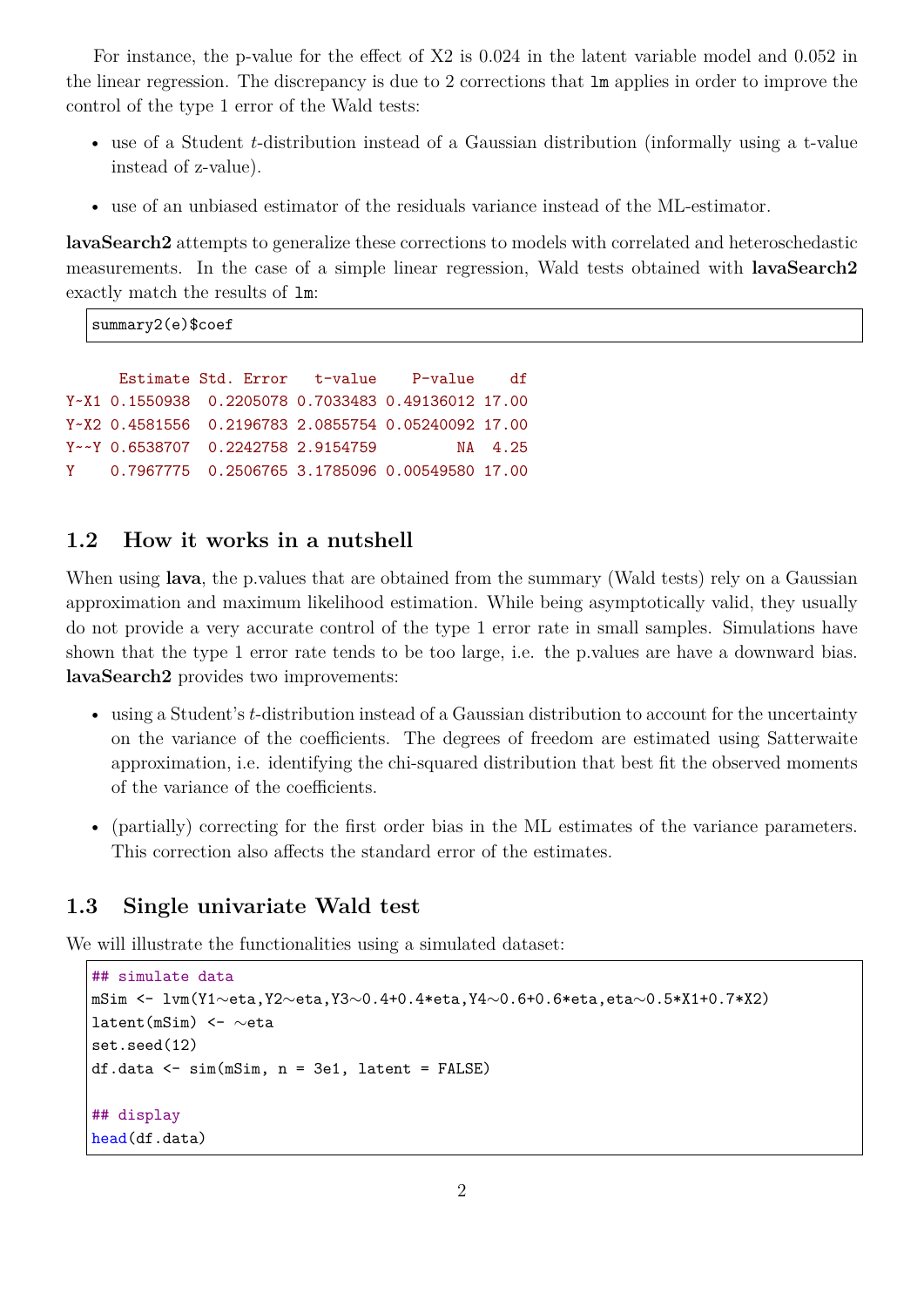|  | $V1$ and $V1$<br><b>Y2</b> |                                                                        | <b>Y3</b> | $Y4$ $X1$ | <b>X2</b> |
|--|----------------------------|------------------------------------------------------------------------|-----------|-----------|-----------|
|  |                            | 1 -1.7606233  0.1264910  0.66442611  0.2579355  0.2523400  -1.5431527  |           |           |           |
|  |                            | 2 3.0459417 2.4631929 0.00283511 2.1714802 0.6423143 -1.3206009        |           |           |           |
|  |                            | 3 -2.1443162 -0.3318033 0.82253070 0.3008415 -0.3469361 -0.6758215     |           |           |           |
|  |                            | 4 -2.5050328 -1.3878987 -0.10474850 -1.7814956 -0.5152632 -0.3670054   |           |           |           |
|  |                            | 5 -2.5307249  0.3012422  1.22046986  -1.0195188  0.3981689  -0.5138722 |           |           |           |
|  |                            | 6 -0.9521366  0.1669496 -0.21422548  1.5954456  0.9535572 -0.9592540   |           |           |           |

We first fit the latent variable model using, as usual, the estimate function:

|  | m <- $lvm(c(Y1, Y2, Y3, Y4) \sim eta$ , eta $\sim$ X1+X2) |  |
|--|-----------------------------------------------------------|--|
|  | $e \leftarrow$ estimate(m, data = df.data)                |  |

We can extract the Wald tests based on the traditional approach using summary:

summary(e)\$coef[c("Y2","Y3","Y2∼eta","Y3∼eta","eta∼X1","eta∼X2"), ]

|     | Estimate Std. Error Z-value | P-value                                           |
|-----|-----------------------------|---------------------------------------------------|
| Y2. |                             | 0.2335412  0.2448593  0.9537775  0.3401962906     |
| Y3. |                             |                                                   |
|     |                             | Y2~eta 0.9192847 0.2621248 3.5070497 0.0004531045 |
|     |                             | Y3~eta 0.2626930 0.1558978 1.6850339 0.0919820326 |
|     |                             | eta~X1 0.5150072 0.2513393 2.0490515 0.0404570768 |
|     |                             | eta~X2 0.6212222 0.2118930 2.9317729 0.0033703310 |

As explain at the begining of this section, **lavaSearch2** implements two corrections that can be directly applied by calling the summary2 method:

summary2(e)\$coef[c("Y2","Y3","Y2∼eta","Y3∼eta","eta∼X1","eta∼X2"), ]

```
Estimate Std. Error t-value P-value df
Y2 0.2335412 0.2518218 0.9274067 0.371516094 12.328385
Y3 0.5114275 0.1828716 2.7966475 0.009848769 24.707696
Y2~eta 0.9192847 0.2653220 3.4647887 0.031585600 3.515034
Y3~eta 0.2626930 0.1562776 1.6809386 0.143826633 5.993407
eta~X1 0.5150072 0.2642257 1.9491180 0.065414617 20.044312
eta~X2 0.6212222 0.2221293 2.7966698 0.009275494 27.718363
```
To use the Satterthwaite correction alone, set the argument bias.correct to FALSE:

```
summary2(e, bias.correct = FALSE)$coef[c("Y2","Y3","Y2~eta","Y3~eta","eta~X1","eta~
   X2"), ]
```

```
Estimate Std. Error t-value P-value df
Y2 0.2335412 0.2448593 0.9537775 0.357711941 12.911877
Y3 0.5114275 0.1785886 2.8637186 0.008210968 25.780552
Y2~eta 0.9192847 0.2621248 3.5070497 0.028396459 3.674640
Y3~eta 0.2626930 0.1558978 1.6850339 0.141185621 6.222912
eta~X1 0.5150072 0.2513393 2.0490515 0.052814794 21.571210
eta~X2 0.6212222 0.2118930 2.9317729 0.006351686 30.370334
```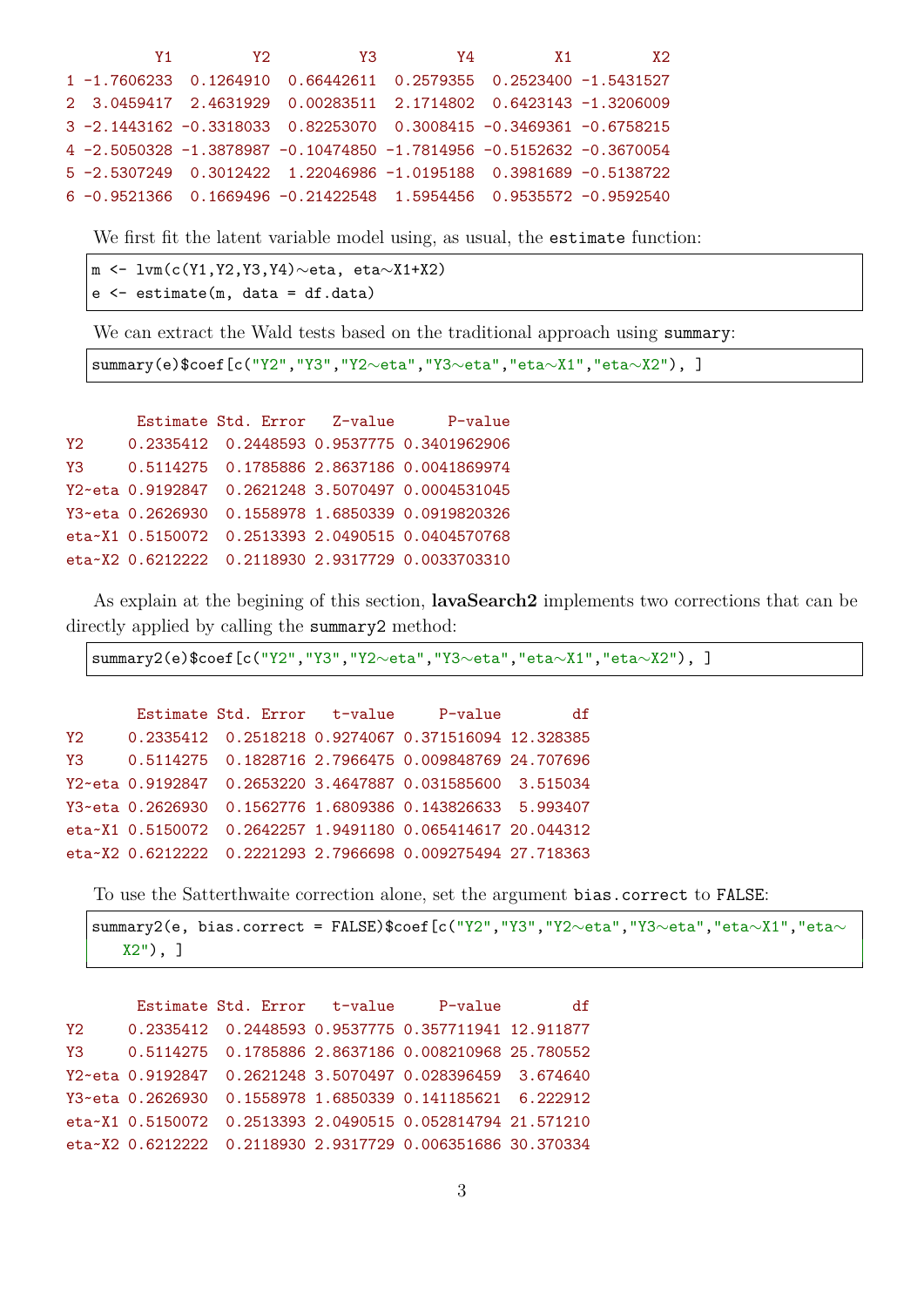When using the Satterthwaite correction alone, the standard error are left unchanged compared to the original lava output. The only change is how the p-values are computed, i.e. based on the quantiles of a Student's *t*-distribution instead of a Gaussian distribution.

To only use the bias correction, set the argument df to FALSE:

summary2(e, df = FALSE)\$coef[c("Y2","Y3","Y2~eta","Y3~eta","eta~X1","eta~X2"), ]

Estimate Std. Error t-value P-value df Y2 0.2335412 0.2518218 0.9274067 0.3537154044 Inf Y3 0.5114275 0.1828716 2.7966475 0.0051635832 Inf Y2~eta 0.9192847 0.2653220 3.4647887 0.0005306482 Inf Y3~eta 0.2626930 0.1562776 1.6809386 0.0927748494 Inf eta~X1 0.5150072 0.2642257 1.9491180 0.0512813393 Inf eta~X2 0.6212222 0.2221293 2.7966698 0.0051632271 Inf

### **1.4 Saving computation time with sCorrect**

For each call to summary2 the small sample size correction(s) will be recalculated. However the calculation of the sample correction(s) can be time consuming.

```
system.time(
   res <- summary2(e, bias.correct = FALSE)
)
```
user system elapsed 0.25 0.00 0.25

In such a case one can pre-compute the main terms of the correction (e.g. the derivative of the variance-covariance matrix) once for all using the sCorrect method (sCorrect stands for Satterthwaite correction). When calling sCorrect, the right hand side indicates whether the bias correction should be used (equivalent to bias.correct argument described previously):

```
e2 <- e
sCorrect(e2) <- TRUE
```
sCorrect automatically store the pre-computed terms in the sCorrect slot of the object. It also adds the class lvmfit2 to the object:

class(e2)

#### [1] "lvmfit2" "lvmfit"

Then p-values computed using the small sample correction can be obtained calling the summary method, as usual:

summary2(e2)\$coef[c("Y2","Y3","Y2∼eta","Y3∼eta","eta∼X1","eta∼X2"), ]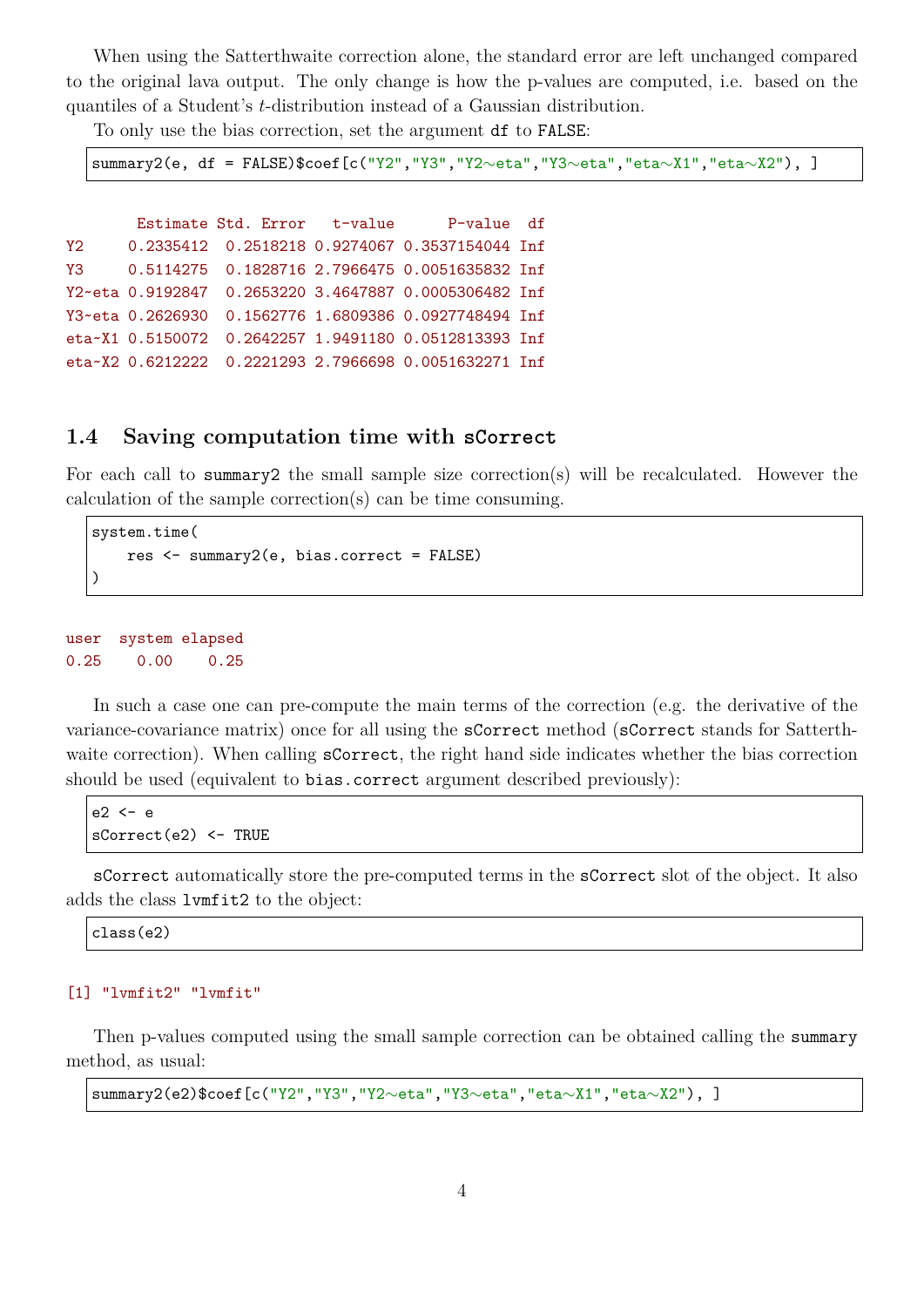```
Estimate Std. Error t-value P-value df
Y2 0.2335412 0.2518218 0.9274067 0.371516094 12.328385
Y3 0.5114275 0.1828716 2.7966475 0.009848769 24.707696
Y2~eta 0.9192847 0.2653220 3.4647887 0.031585600 3.515034
Y3~eta 0.2626930 0.1562776 1.6809386 0.143826633 5.993407
eta~X1 0.5150072 0.2642257 1.9491180 0.065414617 20.044312
eta~X2 0.6212222 0.2221293 2.7966698 0.009275494 27.718363
```
The summary2 methods take approximately the same time as the usual summary method:

```
system.time(
    summary2(e2)
)
```
user system elapsed 0.19 0.00 0.19

```
system.time(
    summary(e2)
)
```
user system elapsed 0.15 0.00 0.16

### **1.5 Single multivariate Wald test**

The function compare from the lava package can be use to perform multivariate Wald tests, i.e. to test simultaneously several linear combinations of the coefficients. compare uses a contrast matrix to encode in lines which linear combination of coefficients should be tested. For instance if we want to simultaneously test whether all the mean coefficients are 0, we can create a contrast matrix using createContrast:

```
resC <- createContrast(e2, par = c("Y2=0","Y2∼eta=0","eta∼X1=0"))
resC
```
\$contrast

| $\Omega$       | $\overline{0}$ |
|----------------|----------------|
|                |                |
| $\overline{0}$ | $\overline{0}$ |
| $\Omega$       | $\overline{0}$ |
|                |                |
|                |                |
|                |                |
|                |                |
|                |                |

\$null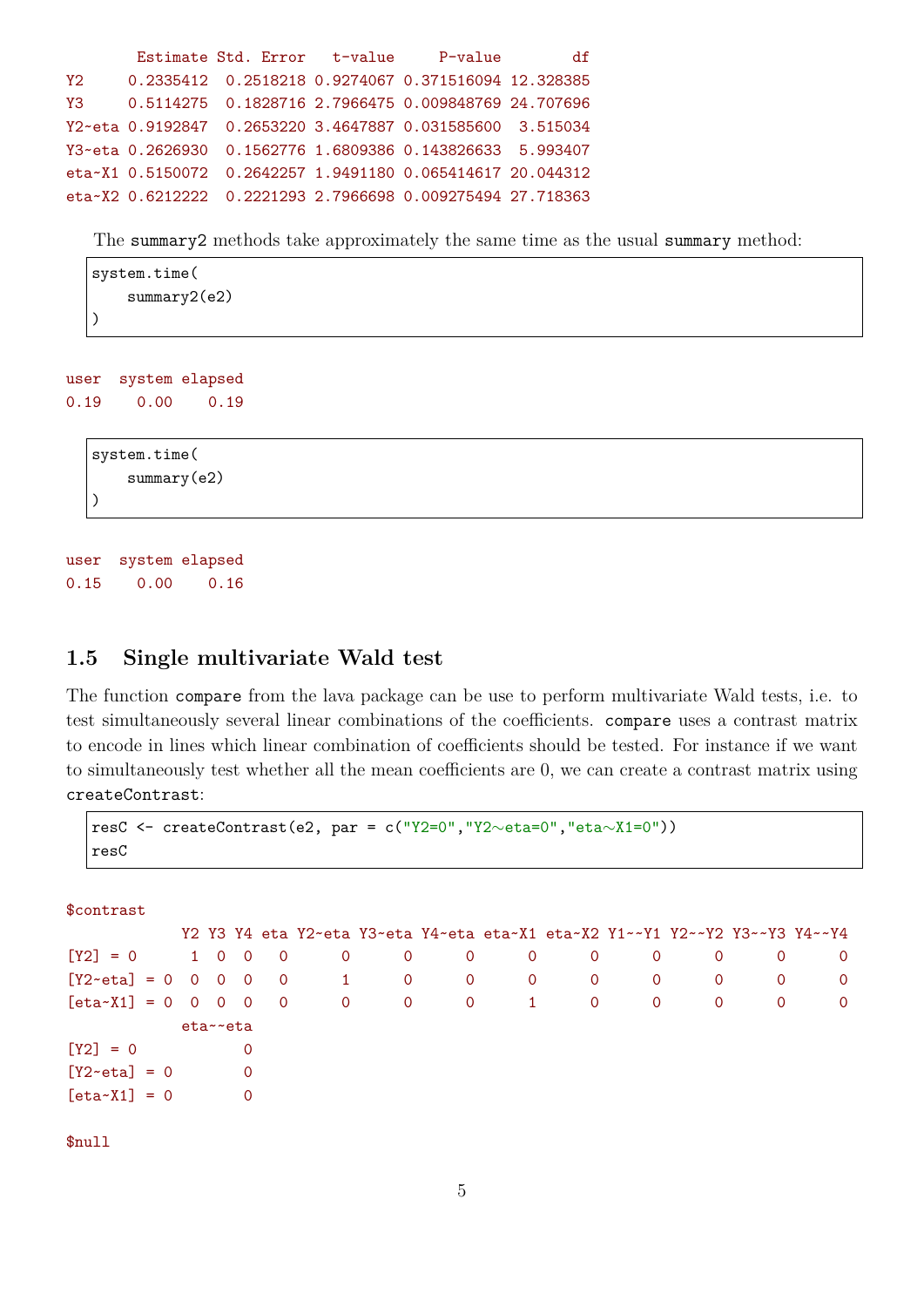$[Y2] = 0$   $[Y2 \text{ - eta}] = 0$   $[eta \text{ - X1}] = 0$ 0 0 0

\$Q [1] 3

We can then test the linear hypothesis by specifying in compare the left hand side of the hypothesis (argument contrast) and the right hand side (argument null):

```
resTest0 <- lava::compare(e2, contrast = resC$contrast, null = resC$null)
resTest0
```

```
- Wald test -
Null Hypothesis:
[Y2] = 0[Y2 \text{-} \text{eta}] = 0[eta \times X1] = 0
```
data: chisq = 21.332, df = 3, p-value = 8.981e-05 sample estimates: Estimate Std.Err 2.5% 97.5% [Y2] 0.2335412 0.2448593 -0.2463741 0.7134566 [Y2~eta] 0.9192847 0.2621248 0.4055295 1.4330399 [eta~X1] 0.5150072 0.2513393 0.0223912 1.0076231

compare uses a chi-squared distribution to compute the p-values. Similarly to the Gaussian approximation, while being valid asymptotically this procedure may not provide a very accurate control of the type 1 error rate in small samples. Fortunately, the correction proposed for the univariate Wald statistic can be adapted to the multivariate Wald statistic. This is achieved by compare2:

```
resTest1 <- compare2(e2, contrast = resC$contrast, null = resC$null)
   resTest1
        - Wald test -
        Null Hypothesis:
        [Y2] = 0[Y2 \sim \text{eta}] = 0[eta~X1] = 0data:
F-statistic = 6.7118, df1 = 3, df2 = 11.1, p-value = 0.007596sample estimates:
              Estimate Std.Err df 2.5% 97.5%
[Y2] = 0 0.2335412 0.2518218 12.328385 -0.3135148 0.7805973
[Y2 \text{ - eta}] = 0 0.9192847 0.2653220 3.515034 0.1407653 1.6978041[eta-X1] = 0 0.5150072 0.2642257 20.044312 -0.0360800 1.0660943
```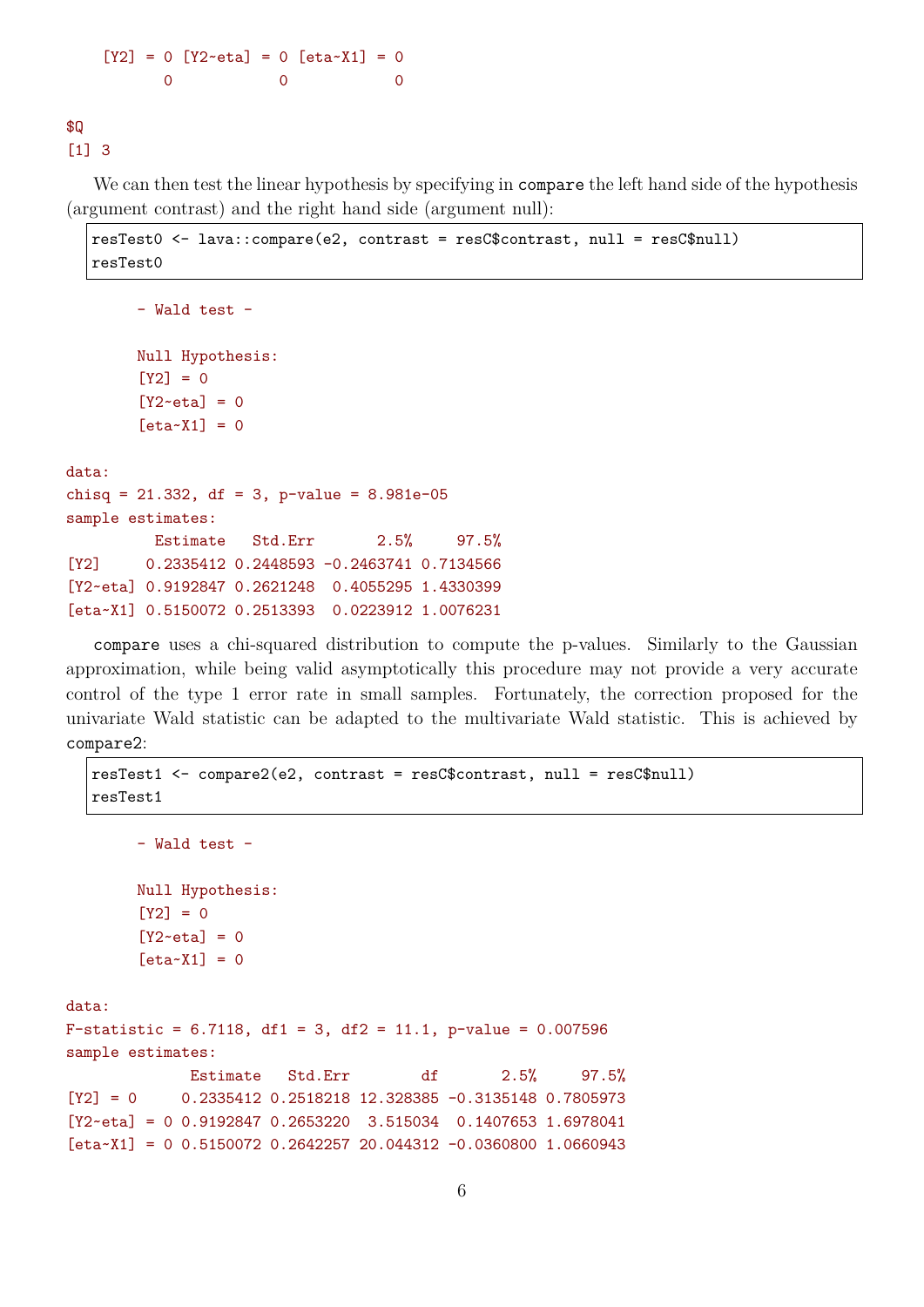The same result could have been obtained using the par argument to define the linear hypothesis:

```
resTest2 <- compare2(e2, par = c("Y2","Y2∼eta","eta∼X1"))
identical(resTest1,resTest2)
```
#### [1] TRUE

Now a F-distribution is used to compute the p-values. As before on can set the argument bias.correct to FALSE to use the Satterthwaite approximation alone:

```
resTest3 <- compare2(e, bias.correct = FALSE,
                      contrast = resC$contrast, null = resC$null)
resTest3
```

```
- Wald test -
       Null Hypothesis:
        [Y2] = 0[Y2 \text{-} \text{eta}] = 0[eta \times X1] = 0data:
F-statistic = 7.1107, df1 = 3, df2 = 11.13, p-value = 0.006182sample estimates:
             Estimate Std.Err df 2.5% 97.5%
[Y2] = 0 0.2335412 0.2448593 12.91188 -0.295812256 0.7628948
[Y2~eta] = 0 0.9192847 0.2621248 3.67464 0.165378080 1.6731913
[eta-X1] = 0 0.5150072 0.2513393 21.57121 -0.006840023 1.0368543
```
In this case the F-statistic of compare2 is the same as the chi-squared statistic of compare divided by the rank of the contrast matrix:

resTest0\$statistic/qr(resC\$contrast)\$rank

chisq 7.110689

### **1.6 Robust Wald tests**

When one does not want to assume normality distributed residuals, robust standard error can be used instead of the model based standard errors. They can be obtain by setting the argument robust to TRUE when computing univariate Wald tests:

summary2(e, robust = TRUE)\$coef[c("Y2","Y3","Y2∼eta","Y3∼eta","eta∼X1","eta∼X2"), ]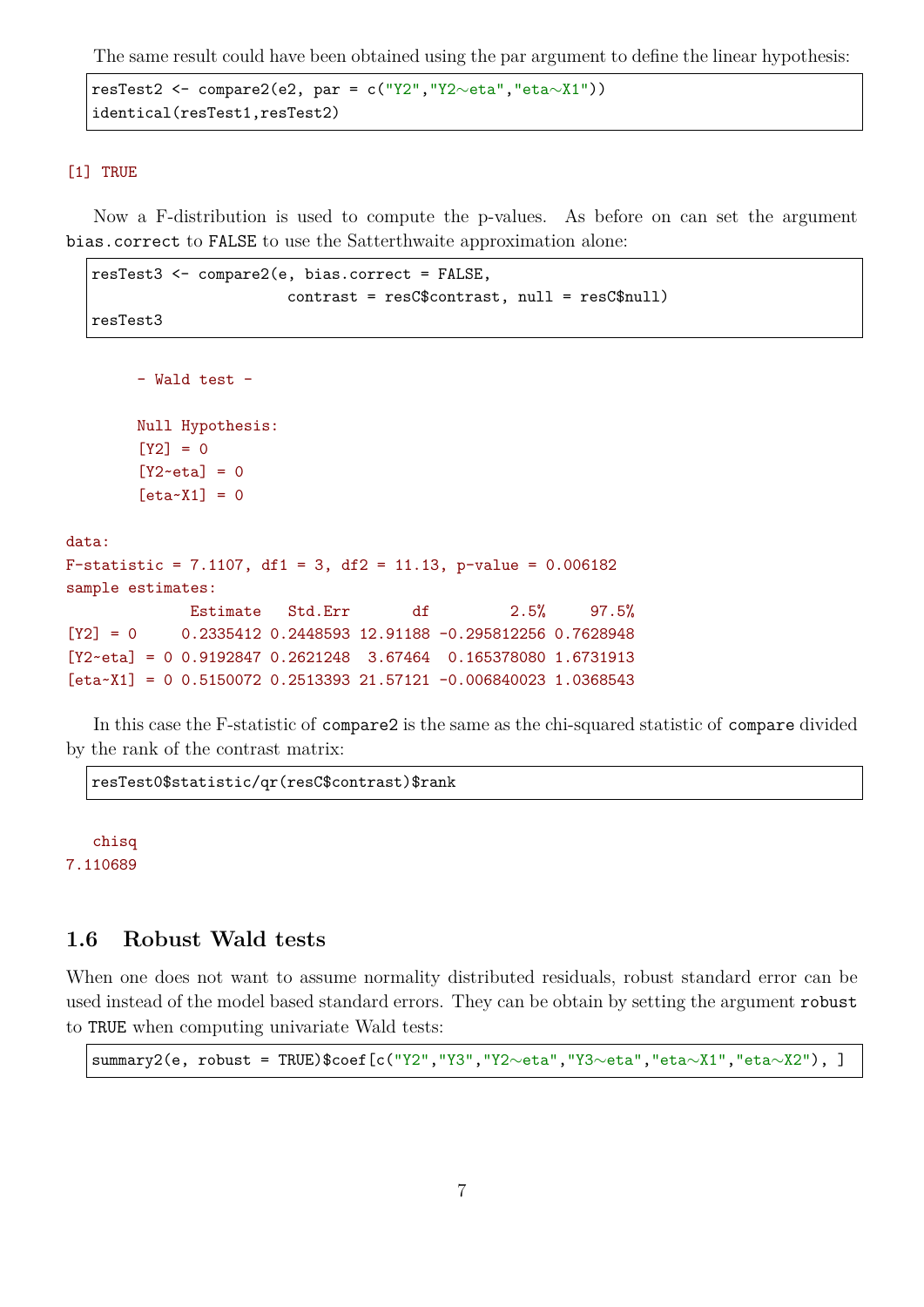```
Estimate robust SE t-value P-value df
Y2 0.2335412 0.2353245 0.9924222 0.3340117610 18.18841
Y3 0.5114275 0.1897160 2.6957535 0.0099985389 42.79555
Y2~eta 0.9192847 0.1791240 5.1321150 0.0002361186 12.19058
Y3~eta 0.2626930 0.1365520 1.9237585 0.0653095551 26.20919
eta~X1 0.5150072 0.2167580 2.3759546 0.0315112789 14.74859
eta~X2 0.6212222 0.2036501 3.0504389 0.0035239307 54.54181
```
or multivariate Wald test:

compare2(e2, robust = TRUE, par = c("Y2","Y2∼eta","eta∼X1"))

- Wald test - Null Hypothesis:  $[Y2] = 0$  $[Y2 \sim \text{eta}] = 0$  $[eta \times X1] = 0$ data: F-statistic = 12.526, df1 = 3, df2 = 23.97, p-value = 3.981e-05 sample estimates: Estimate robust SE df 2.5% 97.5%  $[Y2] = 0$  0.2335412 0.2353245 18.18841 -0.26049031 0.7275728  $[Y2 \text{ - eta}] = 0 0.9192847 0.1791240 12.19058 0.52968275 1.3088867$ [eta~X1] = 0 0.5150072 0.2167580 14.74859 0.05231154 0.9777028

Only the standard error is affected by the argument robust, the degrees of freedom are the one of the model-based standard errors. It may be surprising that the (corrected) robust standard errors are (in this example) smaller than the (corrected) model-based one. This is also the case for the uncorrected one:

```
rbind(robust = diag(crossprod(iid(e2))),
     model = diag(vcov(e2)))
```
Y2 Y3 Y4 eta Y2~eta Y3~eta Y4~eta robust 0.04777252 0.03325435 0.03886706 0.06011727 0.08590732 0.02179453 0.02981895 model 0.05995606 0.03189389 0.04644303 0.06132384 0.06870941 0.02430412 0.03715633 eta~X1 eta~X2 Y1~~Y1 Y2~~Y2 Y3~~Y3 Y4~~Y4 eta~~eta robust 0.05166005 0.05709393 0.2795272 0.1078948 0.03769614 0.06923165 0.3198022 model 0.06317144 0.04489865 0.1754744 0.1600112 0.05112998 0.10152642 0.2320190

This may be explained by the fact the robust standard error tends to be liberal in small samples (e.g. see Kauermann 2001, A Note on the Efficiency of Sandwich Covariance Matrix Estimation ).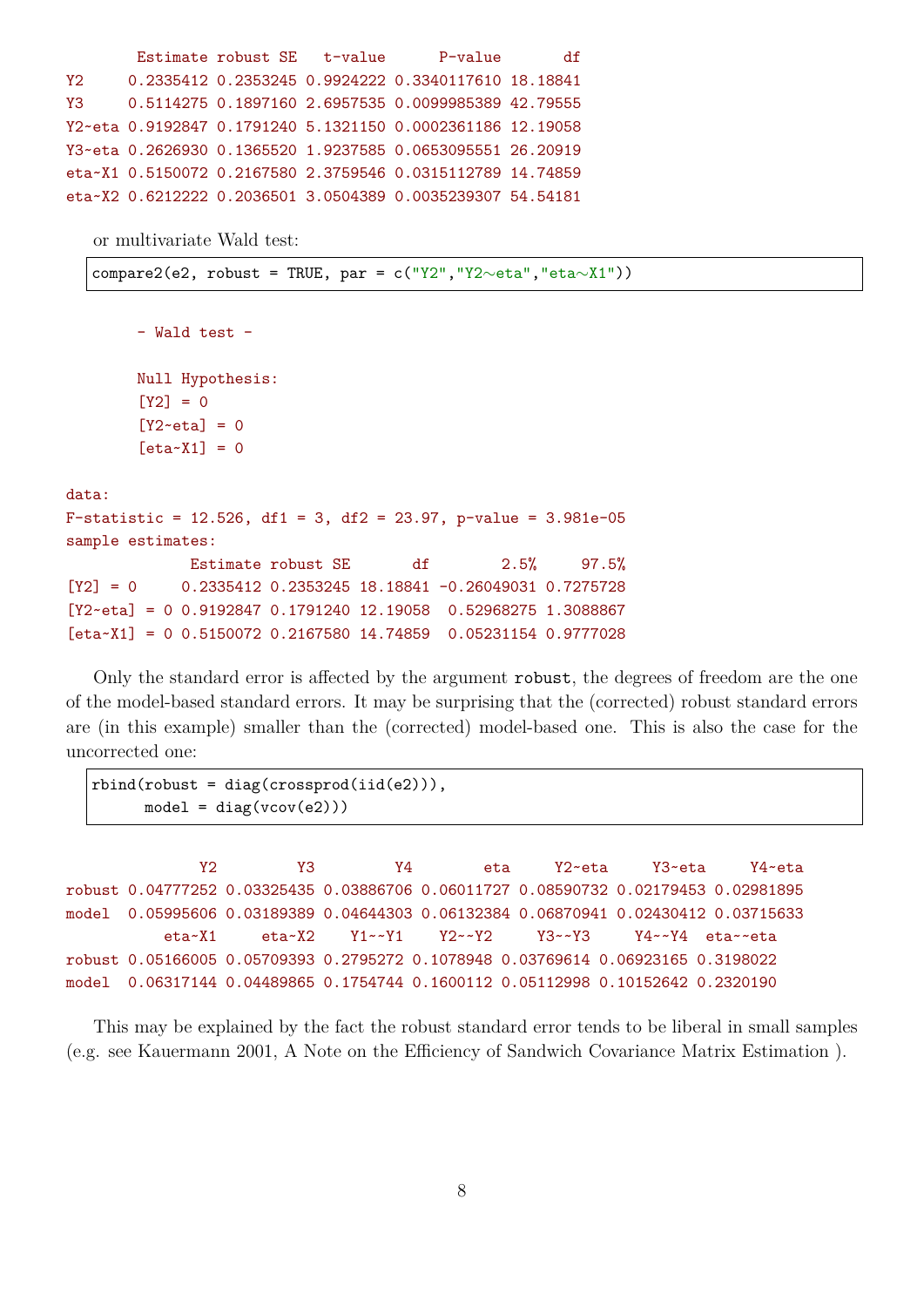## **1.7 Assessing the type 1 error of the testing procedure**

The function calibrateType1 can be used to assess the type 1 error of a Wald statistic on a specific example. This however assumes that the estimated model is correctly specified. Let's make an example. For this we simulate some data:

```
set.seed(10)
m.generative <- lvm(Y \sim X1 + X2 + Gene)
categorical(m.generative, labels = c("ss", "ll")) <- ~Gene
d \leq - lava::\sin(m.\text{generic}, n = 50, \text{latent} = \text{FALSE})
```
Let's now imagine that we want to analyze the relationship between Y and Gene using the following dataset:

head(d)

e

| X <sub>2</sub> Gene | X 1                                   |                                         |    |
|---------------------|---------------------------------------|-----------------------------------------|----|
| SS                  |                                       | 1 -1.14369572 -0.4006375 -0.7618043     |    |
| SS                  |                                       | 2 -0.09943370 -0.3345566 0.4193754      |    |
| ו ו                 |                                       | $3 - 0.04331996$ 1.3679540 $-1.0399434$ |    |
| SS                  |                                       | 4 2.25017335 2.1377671 0.7115740        |    |
| SS                  | $0.16715138$ $0.5058193$ $-0.6332130$ |                                         | .5 |
| SS                  | 1.73931135   0.7863424   0.5631747    |                                         | 6  |

For this we fit define a LVM:

myModel  $\le$  lvm(Y  $\sim$  X1 + X2 + Gene)

and estimate the coefficients of the model using estimate:

```
e <- estimate(myModel, data = d)
```

|                     |            | Estimate Std. Error Z-value P-value |                     |              |
|---------------------|------------|-------------------------------------|---------------------|--------------|
| Regressions:        |            |                                     |                     |              |
| $Y - X1$            | 1.02349    |                                     | 0.12017 8.51728     | $\leq$ 1e-12 |
| $Y \sim X$ 2        | 0.91519    | 0.12380                             | 7.39244             | $\leq$ 1e-12 |
| $Y \sim$ Genell     | 0.48035    |                                     | 0.23991 2.00224     | 0.04526      |
| Intercepts:         |            |                                     |                     |              |
| γ                   | $-0.11221$ |                                     | $0.15773 - 0.71141$ | 0.4768       |
| Residual Variances: |            |                                     |                     |              |
| γ                   | 0.67073    |                                     | 0.13415 5.00000     |              |

We can now use calibrateType1 to perform a simulation study. We just need to define the null hypotheses (i.e. which coefficients should be set to 0 when generating the data) and the number of simulations:

```
mySimulation <- calibrateType1(e,
                               param = "Y∼Genell",
                               n.rep = 50,
                               trace = FALSE, seed = 10)
```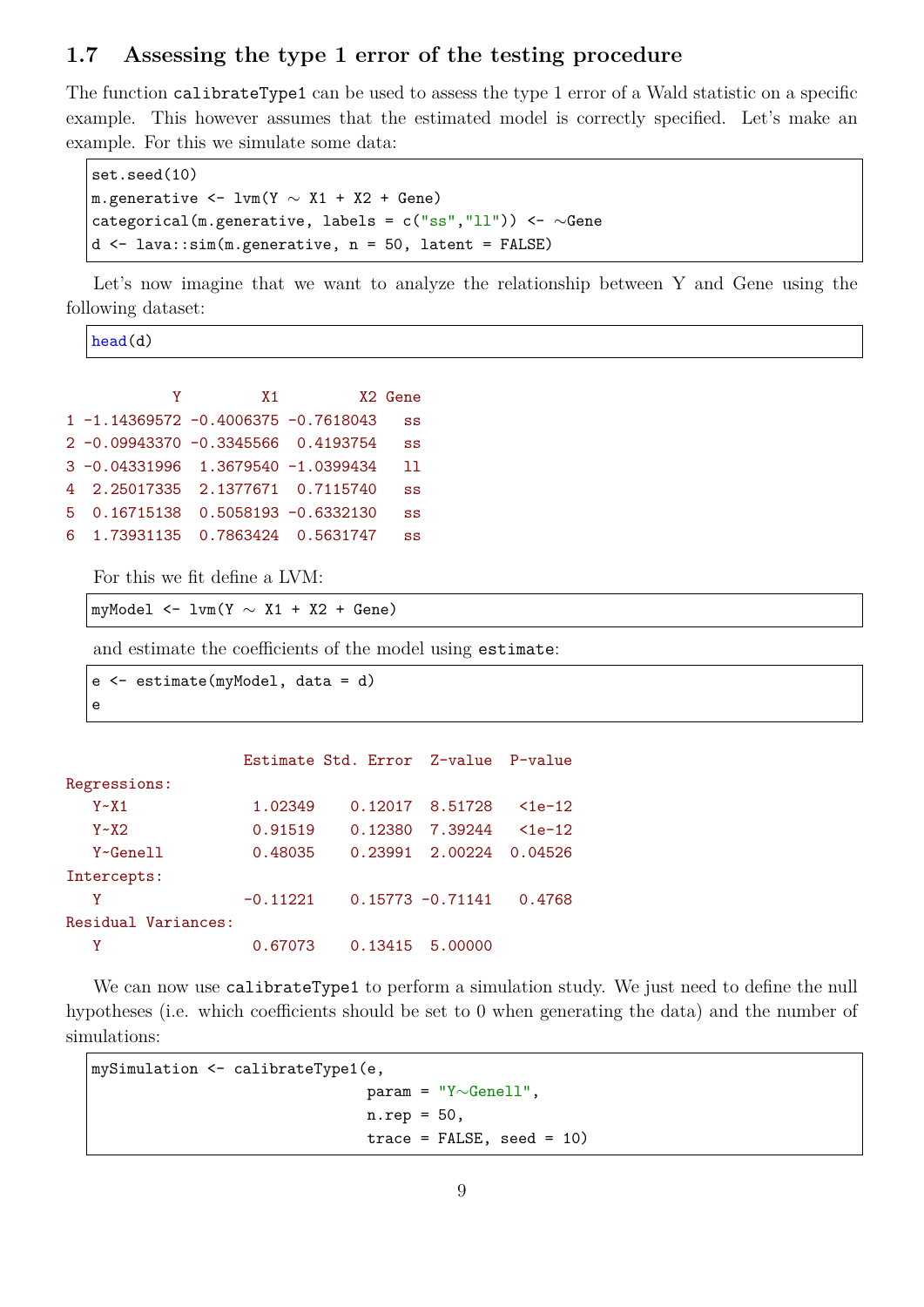To save time we only make 50 simulations but much more are necessary to really assess the type 1 error rate. Then we can use the summary method to display the results:

summary(mySimulation)

```
Estimated type 1 error rate [95% confidence interval]
 > sample size: 50 | number of simulations: 50
    link statistic correction type1error CI
Y~Genell Wald Gaus 0.12 [0.05492 ; 0.24242]
                       Satt 0.10 [0.04224 ; 0.21869]
                       SSC 0.10 [0.04224 ; 0.21869]
                 SSC + Satt 0.08 [0.03035 ; 0.19456]
Corrections: Gaus = Gaussian approximation
           SSC = small sample correction
           Satt = Satterthwaite approximation
```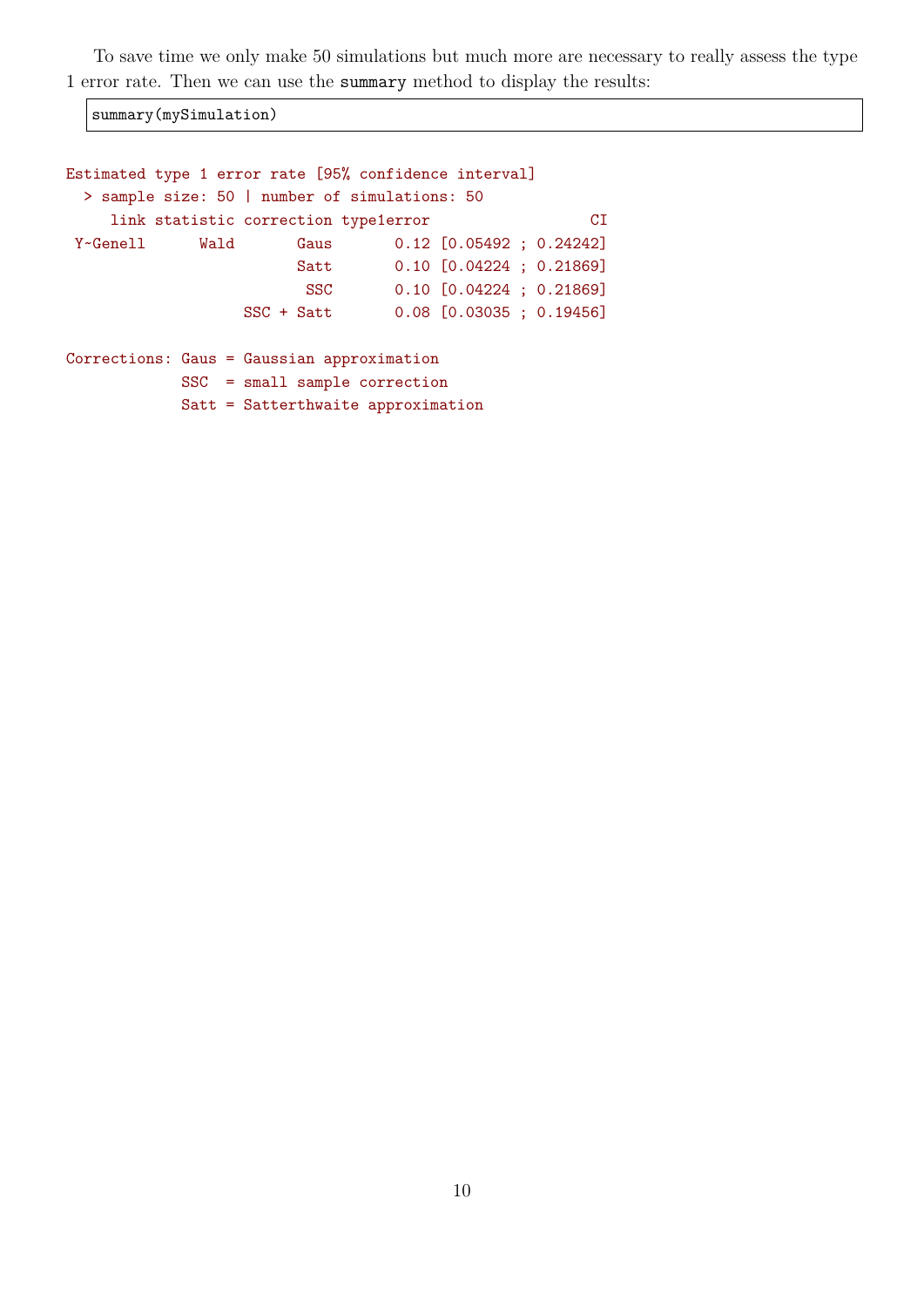# **2 Adjustment for multiple comparisons**

# **2.1 Univariate Wald test, single model**

When performing multiple testing, adjustment for multiple comparisons is necessary in order to control the type 1 error rate, i.e. to provide interpretable p.values. The **multcomp** package enables to do such adjustment when all tests comes from the same lvmfit object:

```
## simulate data
mSim <- lvm(Y ∼ 0.25 * X1 + 0.3 * X2 + 0.35 * X3 + 0.4 * X4 + 0.45 * X5 + 0.5 * X6)
set.seed(10)
df.data \leq sim(mSim, n = 4e1)
## fit lvm
e.lvm <- estimate(lvm(Y \sim X1 + X2 + X3 + X4 + X5 + X6), data = df.data)
name.coef <- names(coef(e.lvm))
n.coef <- length(name.coef)
## Create contrast matrix
resC <- createContrast(e.lvm, par = paste0("Y∼X",1:6), rowname.rhs = FALSE)
resC$contrast
```

|            |           | Y Y~X1 Y~X2 Y~X3 Y~X4 Y~X5 Y~X6 Y~~Y |              |              |          |    |          |
|------------|-----------|--------------------------------------|--------------|--------------|----------|----|----------|
| $Y - X1$ 0 | $1 \quad$ | 0                                    | 0            | 0            | 0        | 0  | $\Omega$ |
| $Y - X2$ 0 | 0         | $\mathbf{1}$                         | 0            | 0            | 0        | 0  | 0        |
| $Y - X3$ 0 | 0         | 0                                    | $\mathbf{1}$ | 0            | $\Omega$ | 0  | 0        |
| $Y - X4$ 0 | 0         | 0                                    | 0            | $\mathbf{1}$ | 0        | 0  | 0        |
| Y~X5 0     | 0         | 0                                    | 0            | 0            | 1.       | 0  | 0        |
| Y~X6 0     | $\Omega$  | 0                                    | $\Omega$     | 0            | $\Omega$ | 1. | $\Omega$ |
|            |           |                                      |              |              |          |    |          |

```
e.glht <- multcomp::glht(e.lvm, linfct = resC$contrast, rhs = resC$null)
summary(e.glht)
```
Simultaneous Tests for General Linear Hypotheses

Fit: estimate.lvm(x = lvm(Y ~ X1 + X2 + X3 + X4 + X5 + X6), data = df.data)

```
Linear Hypotheses:
        Estimate Std. Error z value Pr(>|z|)
Y-X1 = 0 0.3270 0.1589 2.058 0.20725
Y-X2 = 0 0.4025 0.1596 2.523 0.06611.
Y~X3 = 0 0.5072 0.1383 3.669 0.00144 **
Y - X4 = 0 0.3161 0.1662 1.902 0.28582
Y~X5 = 0 0.3875 0.1498 2.586 0.05554.
Y - X6 = 0 0.3758 0.1314 2.859 0.02482 *
---
Signif. codes: 0 '***' 0.001 '**' 0.01 '*' 0.05 '.' 0.1 ' ' 1
(Adjusted p values reported -- single-step method)
```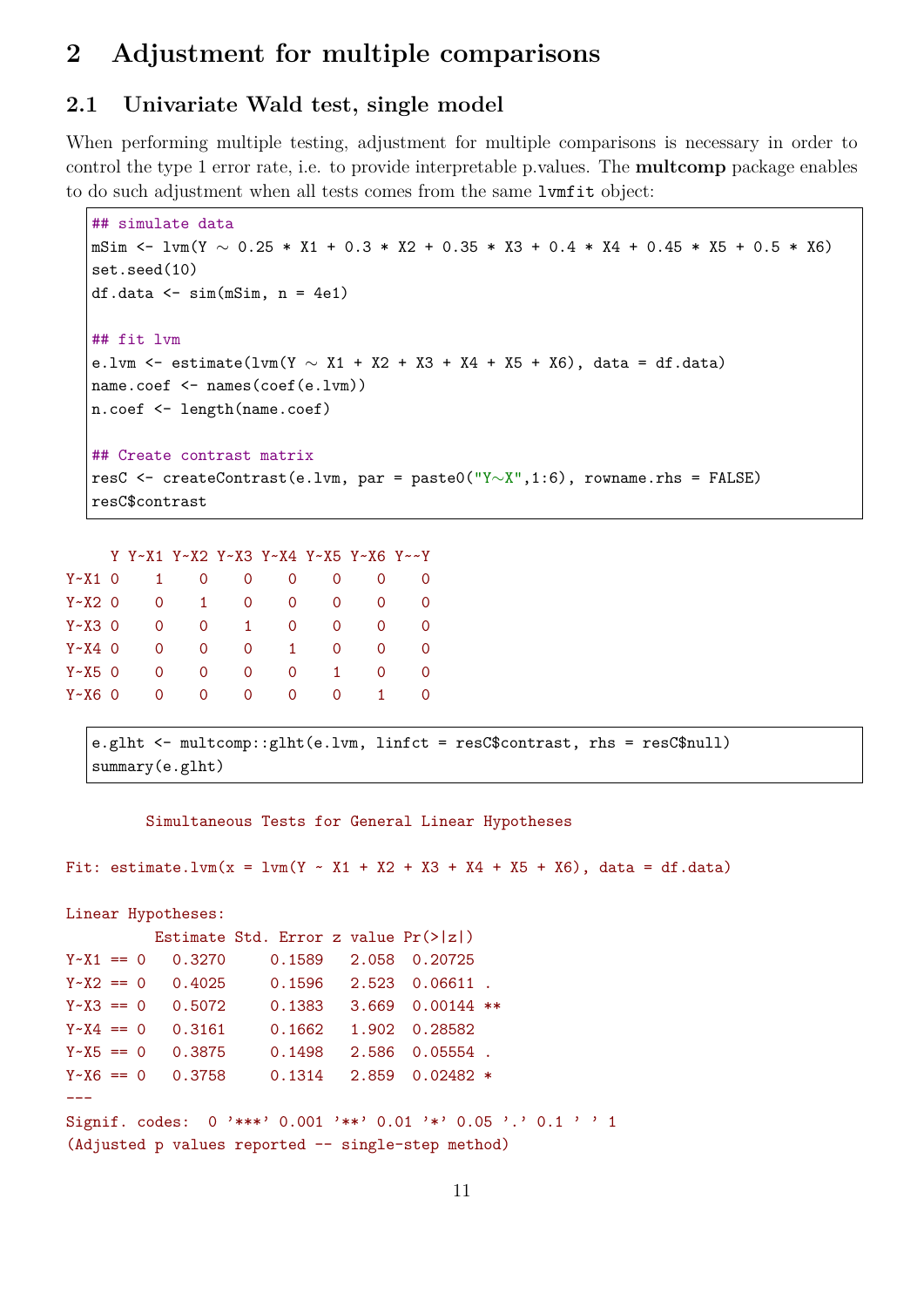Note that this correction relies on the Gaussian approximation. To use small sample corrections implemented in **lavaSearch2**, just call glht2 instead of glht:

```
e.glht2 <- glht2(e.lvm, linfct = resC$contrast, rhs = resC$null)
summary(e.glht2)
```

```
Simultaneous Tests for General Linear Hypotheses
```
Fit: estimate.lvm(x = lvm(Y ~ X1 + X2 + X3 + X4 + X5 + X6), data = df.data)

```
Linear Hypotheses:
```

|                                                                 |  |  |        | Estimate Std. Error t value $Pr(>\vert t \vert)$   |  |       |            |  |  |  |
|-----------------------------------------------------------------|--|--|--------|----------------------------------------------------|--|-------|------------|--|--|--|
| $Y - X1 == 0$                                                   |  |  | 0.3270 | 0.1750                                             |  | 1.869 | 0.3290     |  |  |  |
| $Y - X2 = 0$                                                    |  |  | 0.4025 | 0.1757                                             |  | 2.291 | 0.1482     |  |  |  |
| $Y - X3 == 0$                                                   |  |  | 0.5072 | 0.1522                                             |  | 3.333 | $0.0123$ * |  |  |  |
| $Y - X4 == 0$                                                   |  |  | 0.3161 | 0.1830                                             |  | 1.727 | 0.4128     |  |  |  |
| $Y - X5 == 0$                                                   |  |  | 0.3875 | 0.1650                                             |  | 2.349 | 0.1315     |  |  |  |
| $Y - X6 == 0$                                                   |  |  | 0.3758 | 0.1447                                             |  | 2.597 | $0.0762$ . |  |  |  |
|                                                                 |  |  |        |                                                    |  |       |            |  |  |  |
| Signif. codes: $0$ '***' 0.001 '**' 0.01 '*' 0.05 '.' 0.1 ' ' 1 |  |  |        |                                                    |  |       |            |  |  |  |
|                                                                 |  |  |        | (Adjusted p values reported -- single-step method) |  |       |            |  |  |  |

The single step method is the appropriate correction when one wants to report the most significant p-value relative to a set of hypotheses. If the second most significant p-value is also to be reported then the method "free" is more efficient:

summary(e.glht2, test = multcomp::adjusted("free"))

Simultaneous Tests for General Linear Hypotheses

Fit: estimate.lvm(x =  $lvm(x - x1 + x2 + x3 + x4 + x5 + x6)$ , data = df.data)

```
Linear Hypotheses:
```

|               |        | Estimate Std. Error t value $Pr(>\vert t \vert)$              |       |                    |  |  |
|---------------|--------|---------------------------------------------------------------|-------|--------------------|--|--|
| $Y - X1 == 0$ | 0.3270 | 0.1750                                                        | 1.869 | 0.1291             |  |  |
| $Y - X2 = 0$  | 0.4025 | 0.1757                                                        | 2.291 | $0.0913$ .         |  |  |
| $Y - X3 == 0$ | 0.5072 | 0.1522                                                        |       | $3.333$ 0.0123 $*$ |  |  |
| $Y - X4 = 0$  | 0.3161 | 0.1830                                                        | 1.727 | 0.1291             |  |  |
| $Y - X5 == 0$ | 0.3875 | 0.1650                                                        | 2.349 | $0.0913$ .         |  |  |
| $Y - X6 = 0$  | 0.3758 | 0.1447                                                        | 2.597 | $0.0645$ .         |  |  |
|               |        |                                                               |       |                    |  |  |
|               |        | Signif. codes: 0 '***' 0.001 '**' 0.01 '*' 0.05 '.' 0.1 ' ' 1 |       |                    |  |  |
|               |        | (Adjusted p values reported -- free method)                   |       |                    |  |  |

See the book: "Multiple Comparisons Using R" by Frank Bretz, Torsten Hothorn, and Peter Westfall (2011, CRC Press) for details about the theory underlying the **multcomp** package.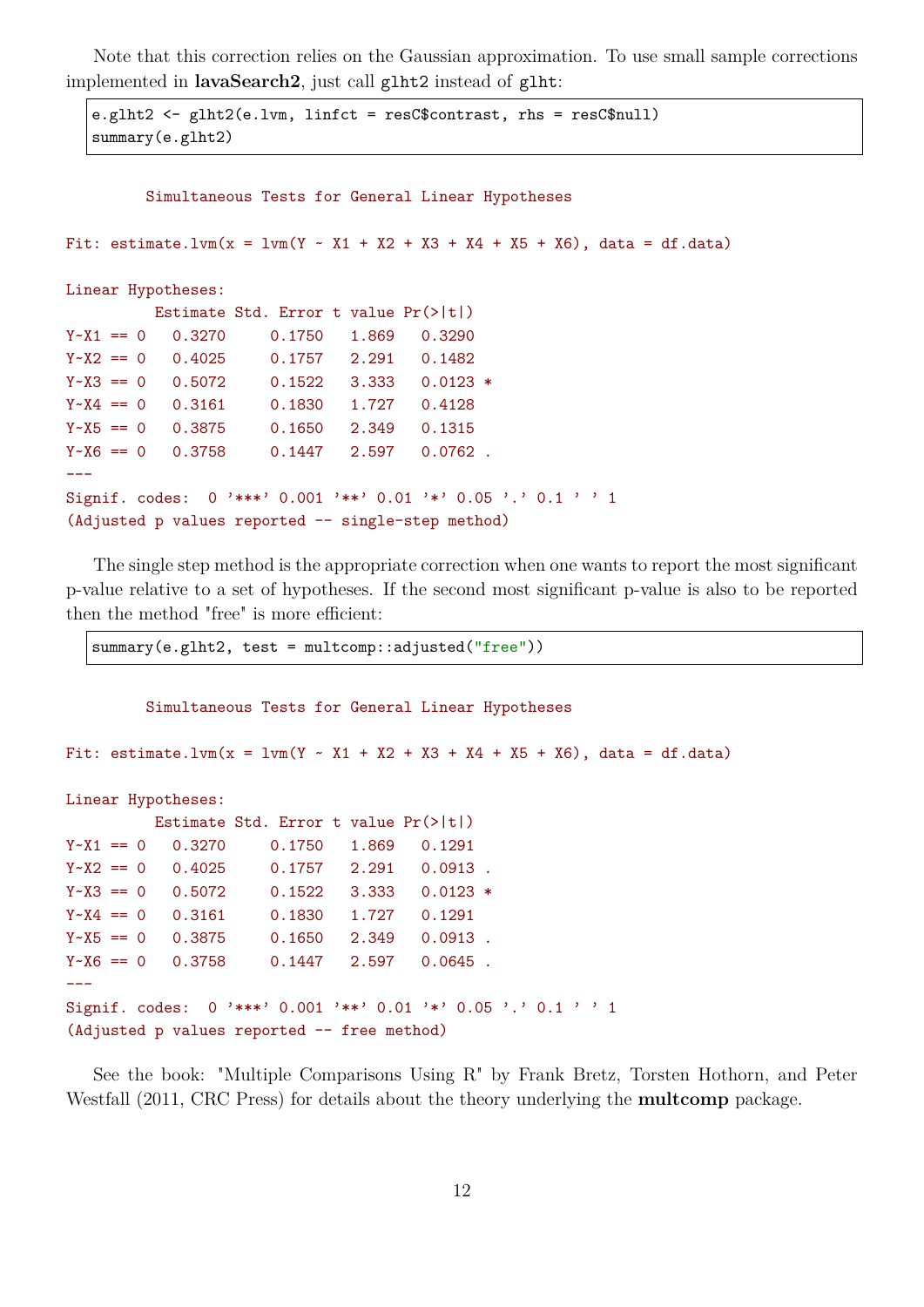### **2.2 Univariate Wald test, multiple models**

Pipper et al. in "A Versatile Method for Confirmatory Evaluation of the Effects of a Covariate in Multiple Models" (2012, Journal of the Royal Statistical Society, Series C) developed a method to assess the effect of an exposure on several outcomes when a different model is fitted for each outcome. This method has been implemented in the mmm function from the **multcomp** package for glm and Cox models. **lavaSearch2** extends it to lvm.

Let's consider an example where we wish to assess the treatment effect on three outcomes X, Y, and Z. We have at hand three measurements relative to outcome Z for each individual:

```
mSim <- lvm(X \sim Age + 0.5*Treatment,Y ∼ Gender + 0.25*Treatment,
            c(Z1,Z2,Z3) \sim eta, eta \sim 0.75*treatment,
            Age [40:5]\sim1)
latent(mSim) <- ∼eta
categorical(mSim, labels = c("placebo","SSRI")) <- \simTreatment
categorical(mSim, labels = c("male","female")) <- \simGender
n <- 5e1
set.seed(10)
df.data <- sim(mSim, n = n, latent = FALSE)
head(df.data)
```

```
X Age Treatment Y Gender 21 22 Z3
1 39.12289 39.10415 placebo 0.6088958 female 1.8714112 2.2960633 -0.09326935
2 39.56766 39.25191 SSRI 1.0001325 female 0.9709943 0.6296226 1.31035910
3 41.68751 43.05884 placebo 2.1551047 female -1.1634011 -0.3332927 -1.30769267
4 44.68102 44.78019 SSRI 0.3852728 female -1.0305476 0.6678775 0.99780139
5 41.42559 41.13105 placebo -0.8666783 male -1.6342816 -0.8285492 1.20450488
6 42.64811 41.75832 SSRI -1.0710170 female -1.2198019 -1.9602130 -1.85472132
  treatment
1 1.1639675
2 -1.5233846
3 -2.5183351
4 -0.7075292
5 -0.2874329
6 -0.4353083
```
We fit a model specific to each outcome:

lmX <- lm(X ∼ Age + Treatment, data = df.data) lvmY <- estimate(lvm(Y ∼ Gender + Treatment), data = df.data) lvmZ <- estimate(lvm(c(Z1,Z2,Z3)  $\sim$  1\*eta, eta  $\sim$  -1 + Treatment),  $data = df.data)$ 

and combine them into a list of lvmfit objects:

 $mmm.1vm < -$  multcomp::mmm(X = lmX, Y = lvmY, Z = lvmZ)

We can then generate a contrast matrix to test each coefficient related to the treatment: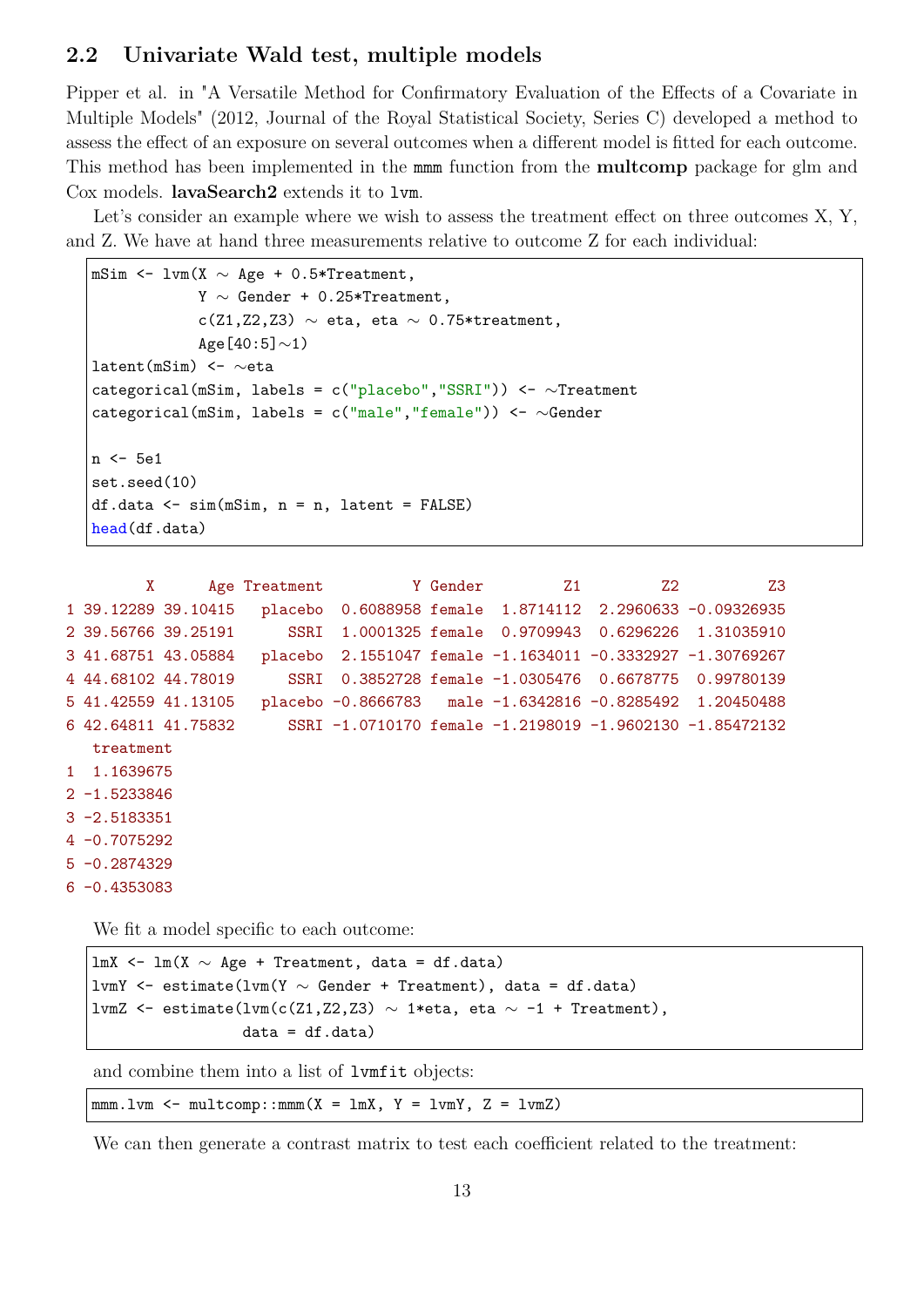resC <- createContrast(mmm.lvm, var.test = "Treatment", add.variance = TRUE) resC\$contrast

|                         | X: (Intercept) X: Age X: TreatmentSSRI X: sigma2 Y: Y          |  |   |   |          |          |  |  |
|-------------------------|----------------------------------------------------------------|--|---|---|----------|----------|--|--|
| X: TreatmentSSRI        | 0                                                              |  |   |   |          | Ω        |  |  |
| Y: Y~TreatmentSSRI      | $\Omega$                                                       |  |   |   |          | $\Omega$ |  |  |
| Z: eta~TreatmentSSRI    |                                                                |  |   |   |          |          |  |  |
|                         | Y: Y~Genderfemale Y: Y~TreatmentSSRI Y: Y~~Y Z: Z1 Z: Z2 Z: Z3 |  |   |   |          |          |  |  |
| X: TreatmentSSRI        |                                                                |  |   |   |          | $\Omega$ |  |  |
| Y: Y~TreatmentSSRI      |                                                                |  |   |   | $\Omega$ | $\Omega$ |  |  |
| $Z$ : eta~TreatmentSSRI |                                                                |  |   |   |          |          |  |  |
|                         | Z: eta~TreatmentSSRI Z: Z1~~Z1 Z: Z2~~Z2 Z: Z3~~Z3 Z: eta~~eta |  |   |   |          |          |  |  |
| X: TreatmentSSRI        |                                                                |  |   |   |          |          |  |  |
| Y: Y~TreatmentSSRI      |                                                                |  | 0 | Ω |          |          |  |  |
| Z: eta~TreatmentSSRI    |                                                                |  |   |   |          |          |  |  |
|                         |                                                                |  |   |   |          |          |  |  |

lvm.glht2 <- glht2(mmm.lvm, linfct = resC\$contrast, rhs = resC\$null) summary(lvm.glht2)

Simultaneous Tests for General Linear Hypotheses

Linear Hypotheses:

|                                                    |           | Estimate Std. Error t value $Pr(>\vert t \vert)$ |  |                         |  |  |  |  |
|----------------------------------------------------|-----------|--------------------------------------------------|--|-------------------------|--|--|--|--|
| $X: Treatments SRI == 0$                           | 0.4661    |                                                  |  | 0.2533 1.840 0.187      |  |  |  |  |
| $Y: Y~Treatments SRI == 0$                         | $-0.5421$ |                                                  |  | $0.2613 -2.074$ 0.117   |  |  |  |  |
| $Z:$ eta~TreatmentSSRI == 0 -0.6198                |           |                                                  |  | $0.4404$ $-1.407$ 0.393 |  |  |  |  |
| (Adjusted p values reported -- single-step method) |           |                                                  |  |                         |  |  |  |  |

This can be compared to the unadjusted p.values:

summary(lvm.glht2, test = multcomp::univariate())

Simultaneous Tests for General Linear Hypotheses

```
Linear Hypotheses:
                       Estimate Std. Error t value Pr(>|t|)
X: Treatments SRI == 0 0.4661 0.2533 1.840 0.0720.
Y: Y~TreatmentSSRI == 0 -0.5421 0.2613 -2.074 0.0435 *
Z: eta~TreatmentSSRI == 0 -0.6198 0.4404 -1.407 0.1659
---
Signif. codes: 0 '***' 0.001 '**' 0.01 '*' 0.05 '.' 0.1 ' ' 1
(Univariate p values reported)
```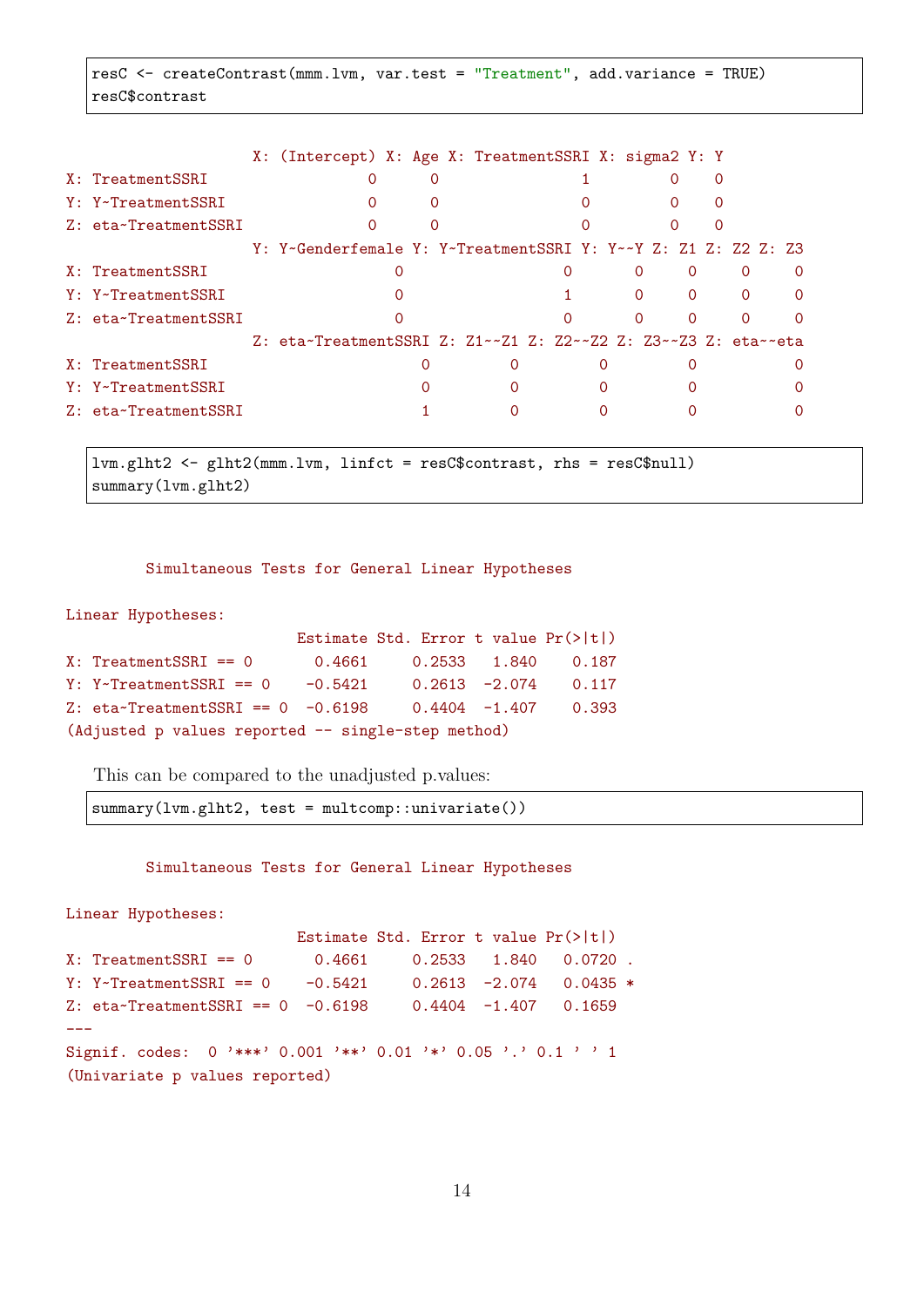# **3 Model diagnostic**

## **3.1 Detection of local dependencies**

The modelsearch function of **lava** is a diagnostic tool for latent variable models. It enables to search for local dependencies (i.e. model misspecification) and add them to the model. Obviously it is a data-driven procedure and its usefulness can be discussed, especially in small samples:

- the procedure is instable, i.e. is likely to lead to two different models when applied on two different dataset sampled from the same generative model.
- it is hard to define a meaningful significance threshold since p-values should be adjusted for multiple comparisons and sequential testing. However traditional methods like Bonferroni-Holm tend to over corrected and therefore reduce the power of the procedure since they assume that the test are independent.

The function modelsearch2 in **lavaSearch2** partially solves the second issue by adjusting the p-values for multiple testing. Let's see an example:

```
## simulate data
mSim <- lvm(c(y1,y2,y3)∼u, u∼x1+x2)
latent(mSim) <- \sim ucovariance(mSim) <- y2∼y3
transform(mSim, Id~u) <- function(x){1:NROW(x)}
set.seed(10)
df.data <- lava::sim(mSim, n = 125, latent = FALSE)
head(df.data)
```

```
y1 y2 y3 x1 x2 Id
1 5.5071523 4.883752014 6.2928016 0.8694750 2.3991549 1
2 -0.6398644 0.025832617 0.5088030 -0.6800096 -0.0898721 2
3 -2.5835495 -2.616715027 -2.8982645 0.1732145 -0.8216484 3
4 -2.5312637 -2.518185427 -2.9015033 -0.1594380 -0.2869618 4
5 1.6346220 -0.001877577 0.3705181 0.7934994 0.1312789 5
6 0.4939972 1.759884014 1.5010499 1.6943505 -1.0620840 6
```

```
## fit model
m <- lvm(c(y1,y2,y3)∼u, u∼x1)
latent(m) <- \sim uaddvar(m) <- ~x2
e.lvm <- estimate(m, data = df.data)
```
modelsearch2 can be used to sequentially apply the modelsearch function with a given correction for the p.values:

```
resScore <- modelsearch2(e.lvm, alpha = 0.1, trace = FALSE)
displayScore <- summary(resScore)
```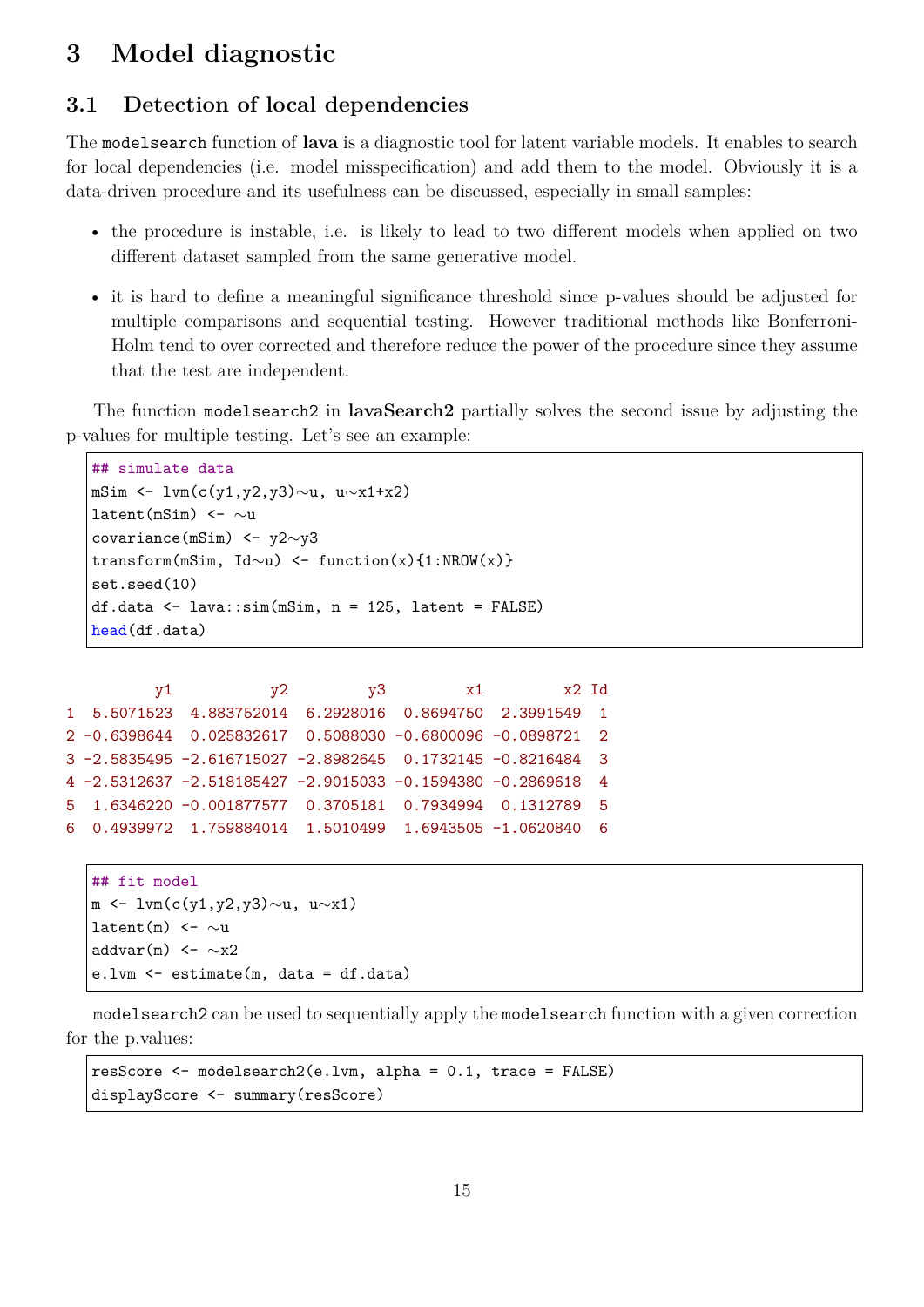Sequential search for local dependence using the score statistic The variable selection procedure retained 2 variables: link statistic p.value adjusted.p.value dp.Info selected nTests 1 u~x2 6.036264 1.577228e-09 5.008615e-08 1 TRUE 10 2 y2~~y3 2.629176 8.559198e-03 6.055947e-02 1 TRUE 9 3 y3~x1 1.770997 7.656118e-02 2.814424e-01 1 FALSE 8 Confidence level: 0.9 (two sided, adjustement: fastmax)

This indeed matches the highest score statistic found by modelsearch:

```
resScore0 <- modelsearch(e.lvm, silent = TRUE)
c(statistic = sqrt(max(resScore0$test[,"Test Statistic"])),
 p.value = min(resScore0$test[,"P-value"]))
```
### statistic p.value 6.036264e+00 1.577228e-09

We can compare the adjustment using the max distribution to bonferroni:

```
data.frame(link = displayScore$table[,"link"],
          none = displayScore$table[,"p.value"],
          bonferroni = displayScore$table[,"p.value"]*displayScore$table[1,"nTests"],
          max = displayScore$table[,"adjusted.p.value"])
```
link none bonferroni max 1 u~x2 1.577228e-09 1.577228e-08 5.008615e-08 2 y2~~y3 8.559198e-03 8.559198e-02 6.055947e-02 3 y3~x1 7.656118e-02 7.656118e-01 2.814424e-01

In theory, the correction based on the max statistic should give a p value that is smaller or equal than the p value adjusted using Bonferroni. However for for very small p-values, the max-correction can be numerically inaccurate and result in p-values that are slightly larger. The evolution of the estimation of a given coefficient across the sequential search can be displayed using autoplot: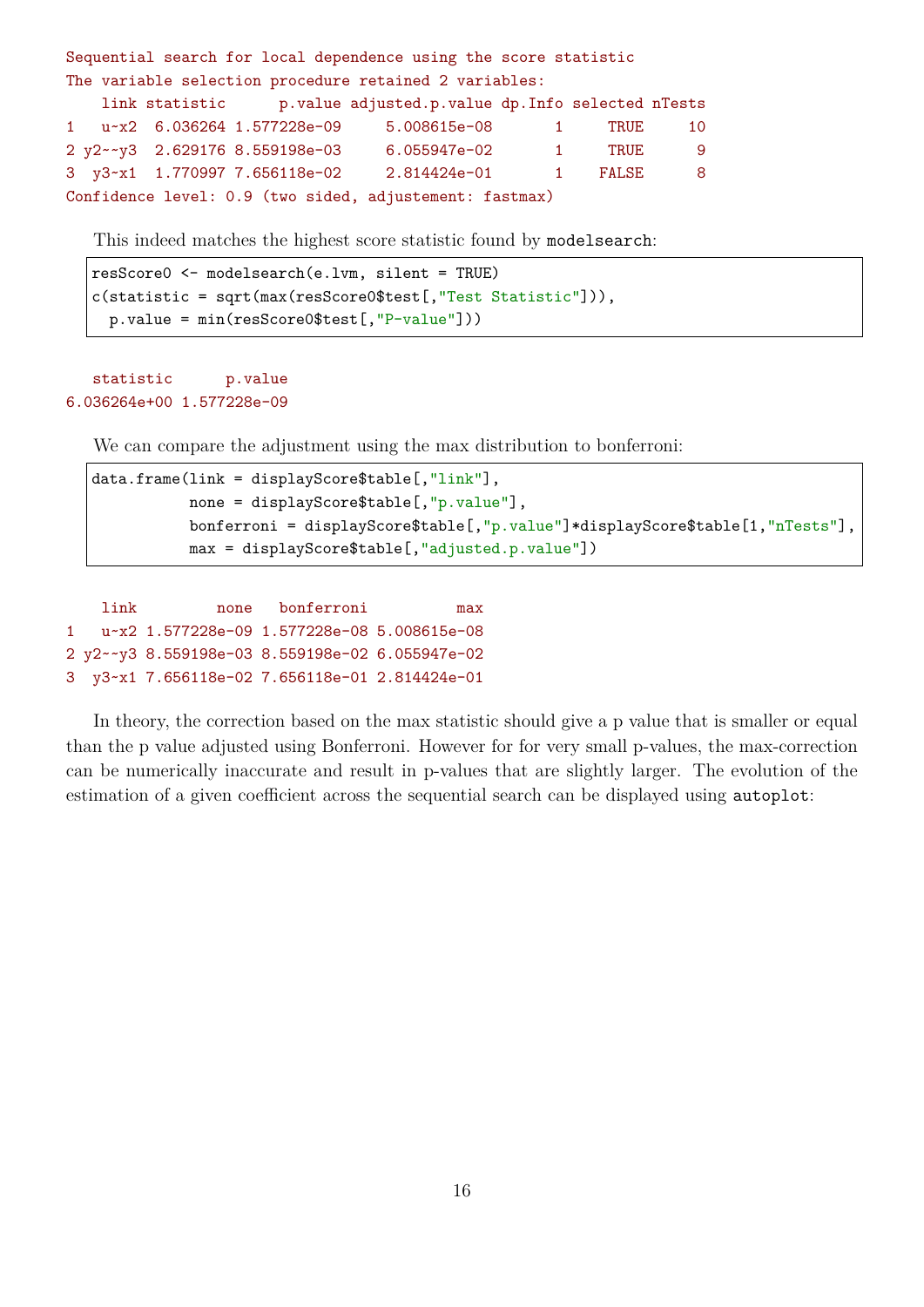

In many cases, all links are not plausible so the user should indicates which links should be investigated by modelsearch2. This can be done via the argument link:

```
resRed <- modelsearch2(e.lvm, link = c("y1∼∼y2","y1∼∼y3","y2∼∼y3"), trace = FALSE)
print(resRed)
```

```
Sequential search for local dependence using the score statistic
The variable selection procedure did not retain any variable
   link statistic p.value adjusted.p.value dp.Info selected nTests
1 y1~~y3 1.754102 0.07941299 0.1818963 1 FALSE 3
Confidence level: 0.95 (two sided, adjustement: fastmax)
```
The function findNewLink can help the user to identify the set of relevant links:

findNewLink(e.lvm\$model, type = "covariance")\$link

[1] "y1~~y2" "y1~~y3" "y2~~y3"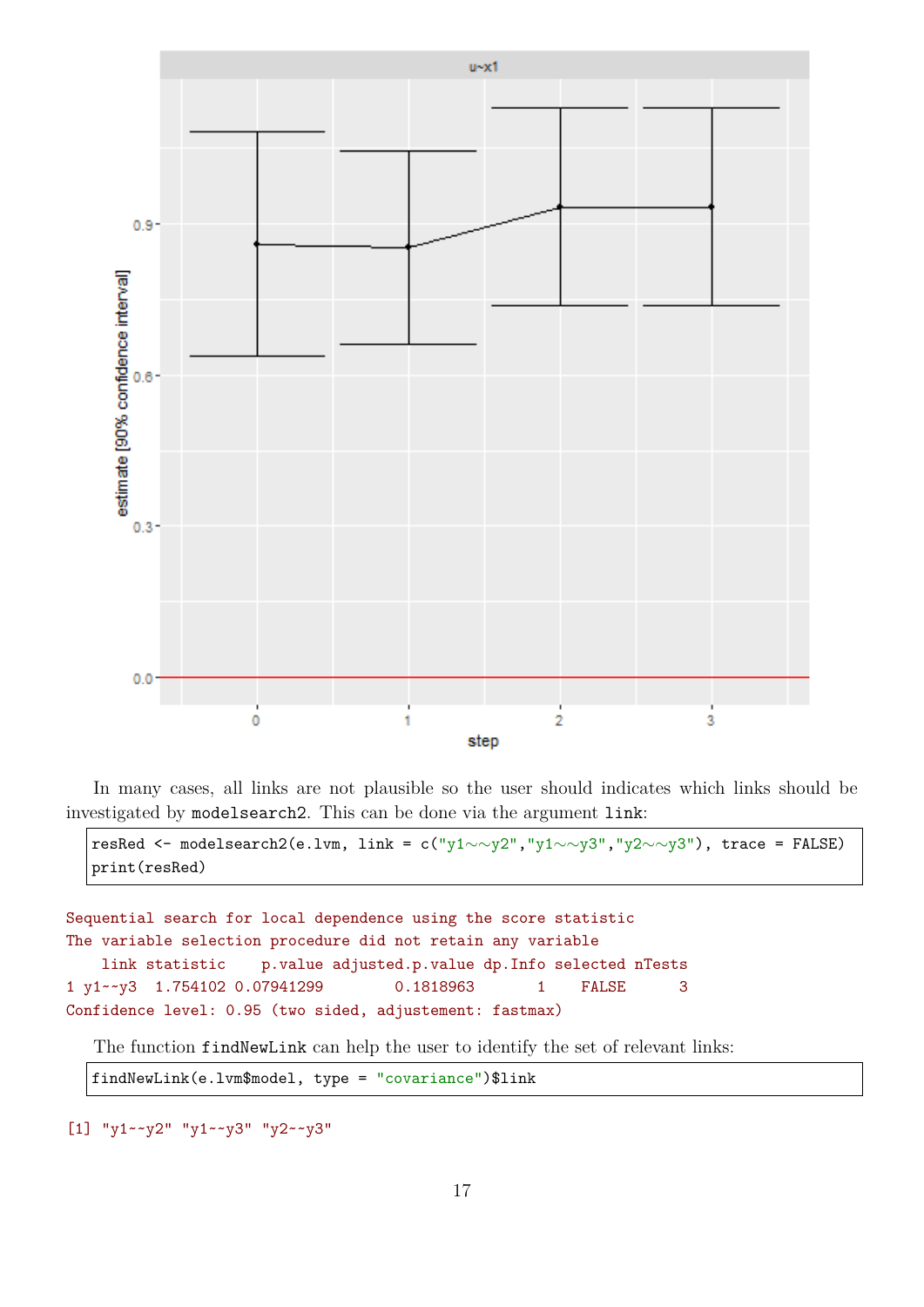## **3.2 Checking that the names of the variables in the model match those of the data**

When estimating latent variable models using **lava**, it sometimes happens that the model does not converge:

```
## simulate data
set.seed(10)
df.data <- sim(lvm(Y∼X1+X2), 1e2)
## fit model
mWrong \leftarrow lvm(Y \sim X + X2)
eWrong <- estimate(mWrong, data = df.data)
```

```
Warning messages:
1: In estimate.lvm(mWrong, data = df.data) :
  Lack of convergence. Increase number of iteration or change starting values.
```

```
2: In sqrt(diag(asVar)) : NaNs produced
```
This can have several reasons:

- the model is not identifiable.
- the optimization routine did not managed to find a local optimum. This may happen for complex latent variable model where the objective function is not convex or locally convex.
- the user has made a mistake when defining the model or has not given the appropriate dataset.

The checkData function enables to check the last point. It compares the observed variables defined in the model and the one given by the dataset. In case of mismatch it returns a message:

checkData(mWrong, df.data)

#### Missing variable in data: X

In presence of latent variables, the user needs to explicitely define them in the model, otherwise checkData will identify them as an issue:

```
## simulate data
set.seed(10)
mSim <- lvm(c(Y1,Y2,Y3)∼eta)
latent(mSim) <- ∼eta
df.data <- sim(mSim, n = 1e2, latent = FALSE)
## fit model
m <- lvm(c(Y1,Y2,Y3)∼eta)
checkData(m, data = df.data)
```
Missing variable in data: eta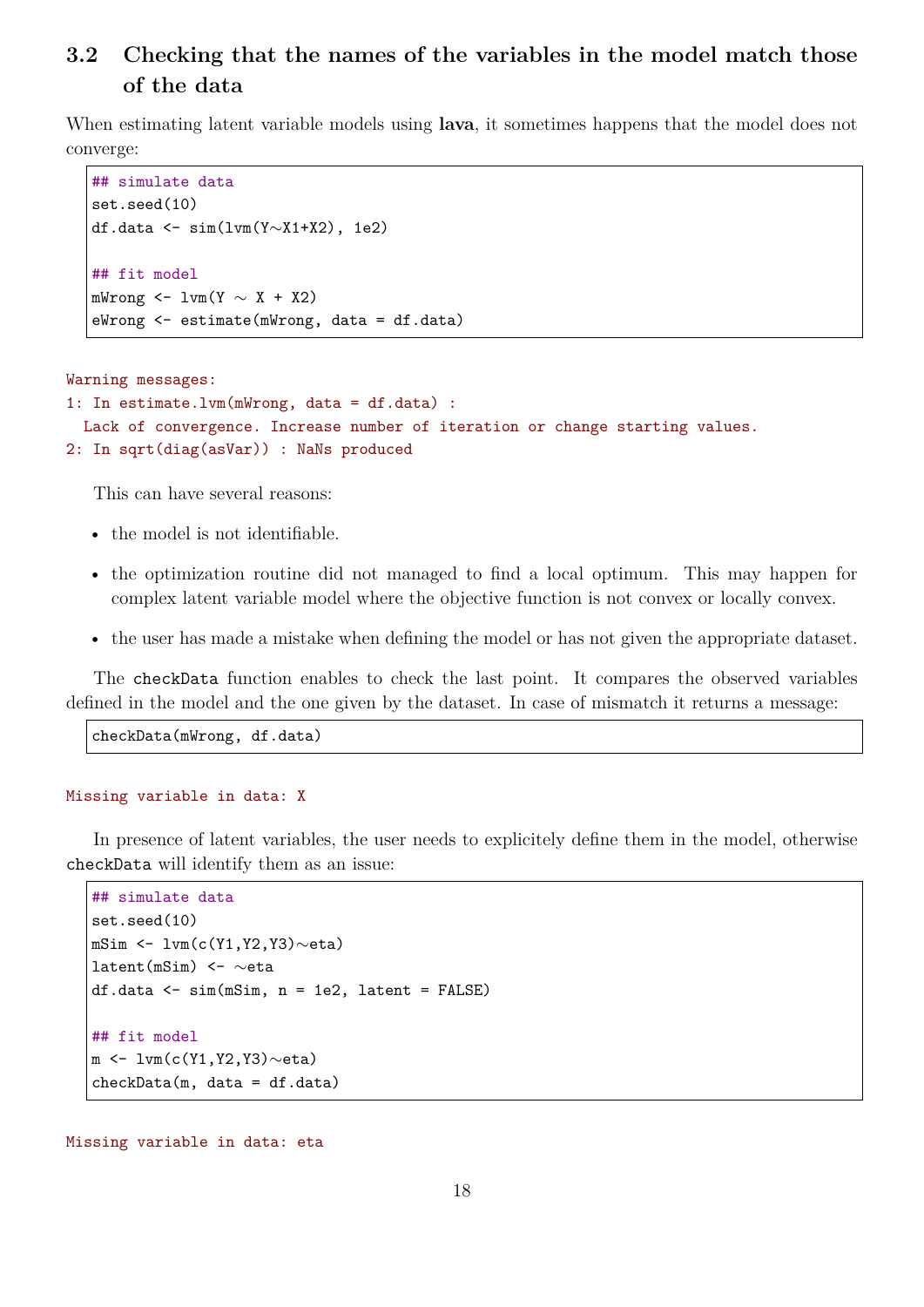latent(m) <- ∼eta checkData(m, data = df.data)

### No issue detected